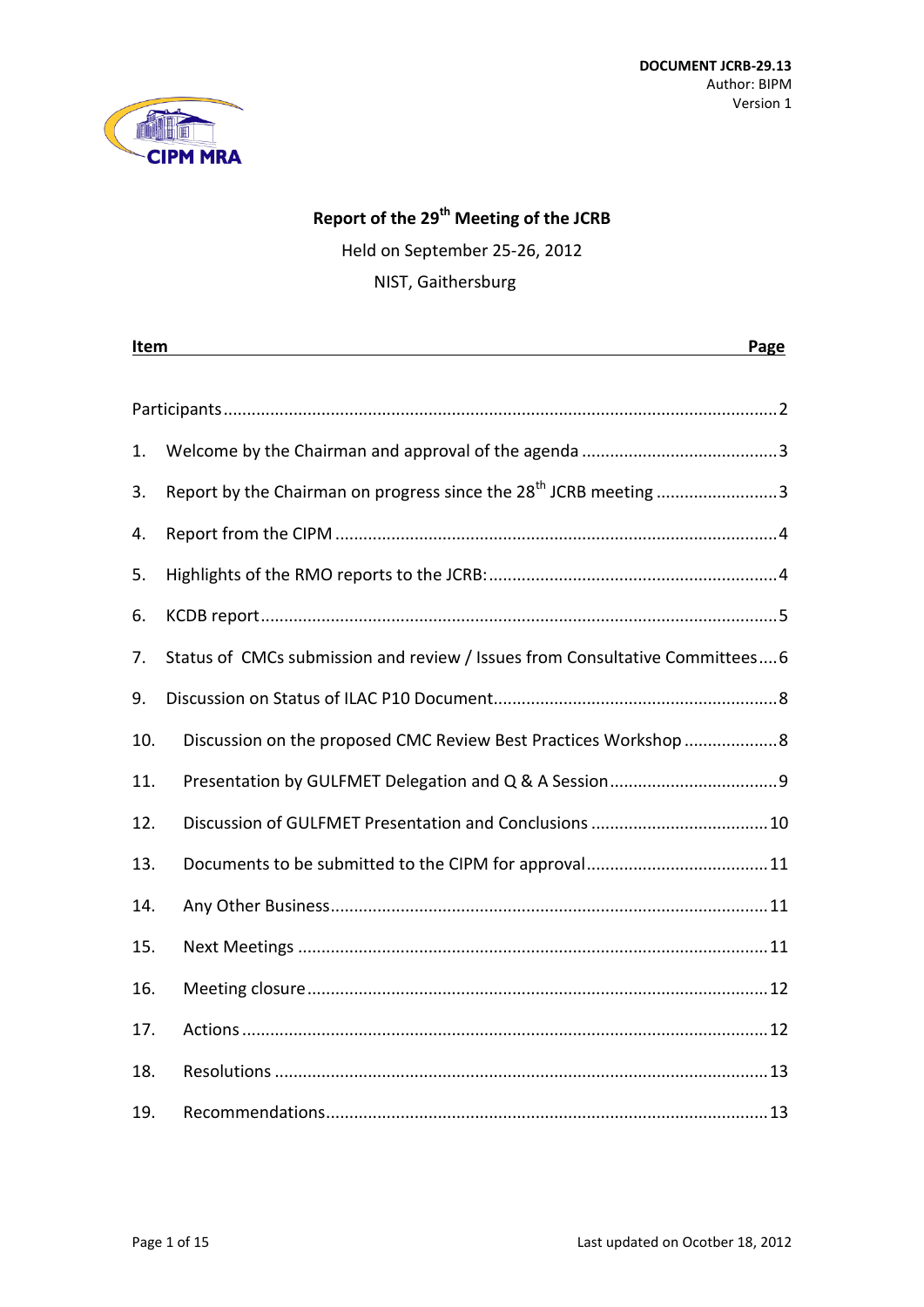# Participants

#### <span id="page-1-0"></span>**BIPM-CIPM**

### **Delegations**

#### **Guests**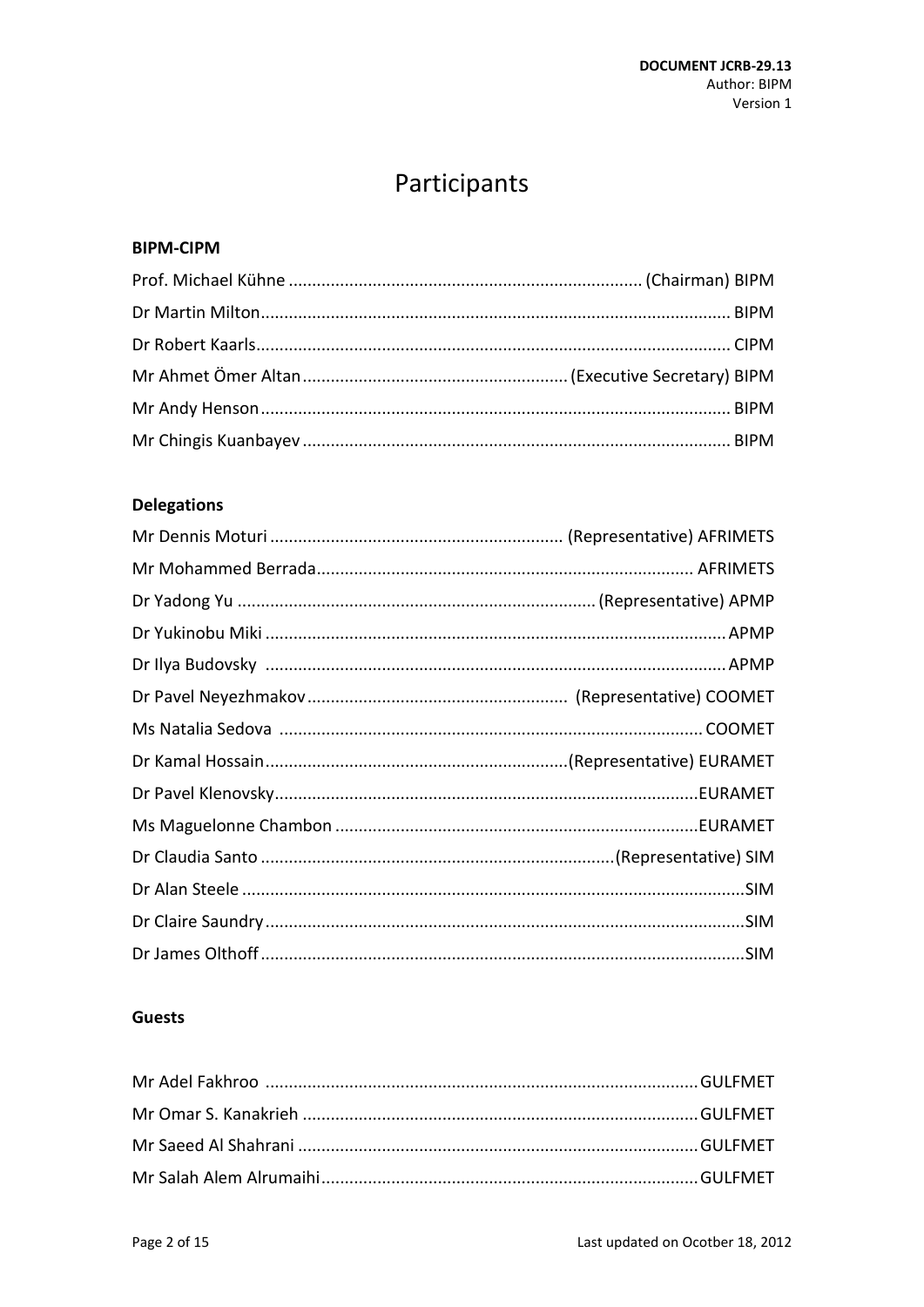# <span id="page-2-0"></span>**1. Welcome by the Chairman and approval of the agenda**

The chairman, M. Kühne, welcomed the delegates.

M. Kühne then informed the JCRB about his upcoming retirement on December 31, 2012. He then introduced Dr. Martin Milton, the Director Designate of the BIPM, who will take over directorship of the BIPM on January 1, 2013.

Members of the JCRB delegations were then asked to introduce themselves.

The agenda of the 29th JCRB meeting was approved without amendments.

# **2. Approval of the minutes of the 28 th meeting of the JCRB and a review of pending actions.**

The minutes of the 28<sup>th</sup> meeting of the JCRB were approved without amendments.

M. Kühne reviewed the actions agreed upon at the  $28<sup>th</sup>$  meeting noting that the outcomes of Action 28/2 would be reported under the agenda item 7 (Issues from Consultative Committees), Action 28/5 would be reported under agenda item 8 (Discussion of Action 28/5: Document on proposal to develop web platform for CMC reviews) and Action 28/8 would be dealt with under agenda item 10 (Discussion on the proposed CMC Review Best Practices Workshop).

I. Budovsky reported that, in accordance with Action 28/7, he had proposed to the CCEM WGMRO to have CMC files in the EM area split by category but that the proposal had not been endorsed due to the opinion that splitting the CMC files would not produce benefits that outweighed the amount of work required.

M. Kühne informed the JCRB that the CIPM had approved the changes to the document CIPM MRA-D-05 that changed the procedure for the approval of supplementary comparison reports with the modification that the three-week

# <span id="page-2-1"></span>**3. Report by the Chairman on progress since the 28 th JCRB meeting**

M. Kühne presented the report on developments at the BIPM since the 28<sup>th</sup> meeting of the JCRB. Important points in the report included:

- The appointment of Dr. Martin Milton as of October 1, 2012 as Deputy Director/Director Designate of the BIPM. He will take over as the Director of the BIPM on January 1, 2013.
- Other changes to BIPM staff and new secondments, including the appointment of Chingis Kuanbayev as JCRB Executive Secretary as of December 1, 2012.
- New members of the BIPM and associates to the CGPM and new signatories to the CIPM MRA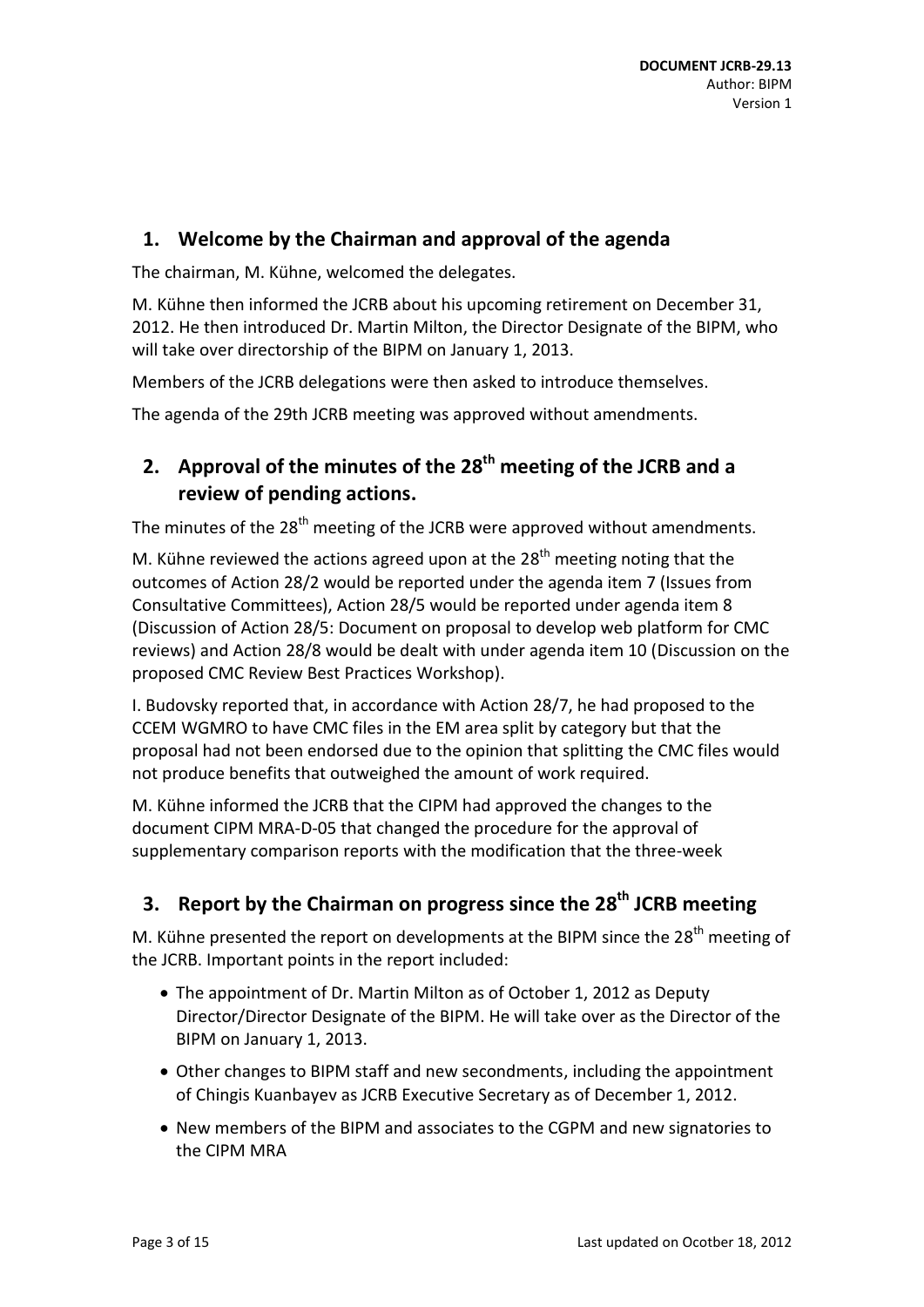- Progress of the CC strategic planning process in accordance with Recommendation 2 of the *ad hoc* Working Group
- The signing of an MoU with IAEA on June 25, 2012

Additionally, M. Kühne reported on CCLs proposal, adopted at its meeting on September 20-21, on the subject of changing the expression of uncertainty for CMCs in the area of length, which was the subject of Action 28/1, decided at the 28<sup>th</sup> meeting of the JCRB. According to the proposal, length CMCs in which uncertainty is expressed in terms of a numerical value equation would be changed so that their uncertainties would be expressed as a quantity value equation, a format that would be in compliance with VIM3 and in line with the requirements of some accreditation bodies for expression of uncertainty. The text adopted by the CCL requests that the BIPM Director consider the matter and take appropriate actions. In this context, as the BIPM Director, M. Kühne opened the discussion on the matter.

In general, the JCRB delegates were in agreement in their opposition to the requested change due to considerations of the work that would be required to change the large the number of CMCs that would be involved and the high possibility of errors in making the necessary conversions from the current uncertainty expression format to the new one. The benefits of the change were deemed to be outweighed by its costs. At the end of the discussion the JCRB agreed to the following resolution:

**Resolution 29/1:** The JCRB does not endorse the CCL's proposal to change the expression of uncertainty from a numerical value equation to a quantity value equation for CMCs published in the KCDB

# <span id="page-3-0"></span>**4. Report from the CIPM**

R. Kaarls gave a presentation that included the following points:

- New Member States of the BIPM and Associates to the CGPM
- $\bullet$  Outcomes from Session I of the 101<sup>st</sup> Meeting of the CIPM in June 2012
- New CIPM members
- An agreement with the Dominican Republic on payments in arrears

### <span id="page-3-1"></span>**5. Highlights of the RMO reports to the JCRB:**

#### **5.1. SIM**

C. Santo presented the highlights of the SIM report.

#### **5.2. EURAMET**

K. Hossain presented the highlights of the EURAMET report.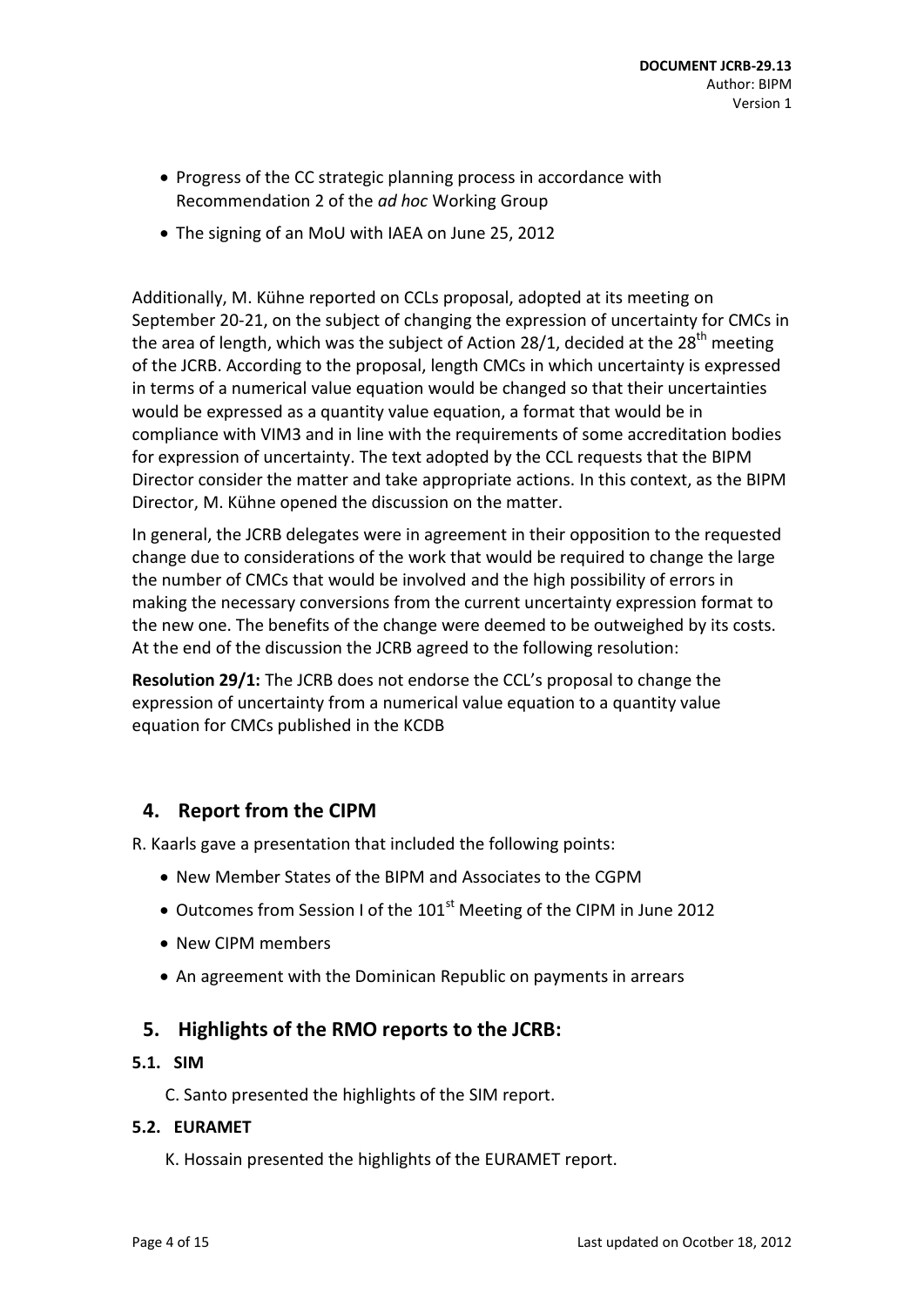### **5.3. COOMET**

P. Neyezhmakov presented the highlights of the COOMET report.

### **5.4. APMP**

I. Budovsky presented the highlights of the APMP report.

### **5.5. AFRIMETS**

D. Moturi presented the highlights of the AFRIMETS report.

# <span id="page-4-0"></span>**6. KCDB report**

On behalf of C. Thomas, O. Altan presented the highlights of the KCDB report. The presentation included the following the points:

- A study has been completed to analyze the age of 24840 published CMCs in the KCDB. It was determined that 42 % of the CMCs currently available in the KCDB were published by the end of 2004. Since then, CMCs have been added to the KCDB at an approximate rate of 1900 per year.
- In accordance with Action 28/6, the KCDB office has completed the work to divide the excel CMC files that are made available to NMIs and RMOs on the JCRB CMC review website by category in the areas of AUV, M, RI and L. No decision has been made to divide the files in the areas of EM, PR, T and TF.
- 65% of the total 1134 comparisons (both key and supplemental) have results published in the KCDB. There is an increase in the rate of key and supplemental comparison registration over the last year.
- There been an increase in the average number of monthly visits to the KCDB pages – from an average of approximately 7200 visits/month in 2010 to approximately 9600 visit/month between January and June 2012.
- The KCDB will undergo some modifications within the context of a refresh of the main BIPM website. It is expected that there will be more direct access to graphs of equivalence and CMC tables.

After the end of the presentation, K. Hossain asked whether it would be possible to have more information on the status of those comparisons whose results were not yet available on the KCDB. In response the following action was agreed:

**Action 29/1:** The KCDB office will provide information to the JCRB on the status of comparisons whose results are not yet available in the KCDB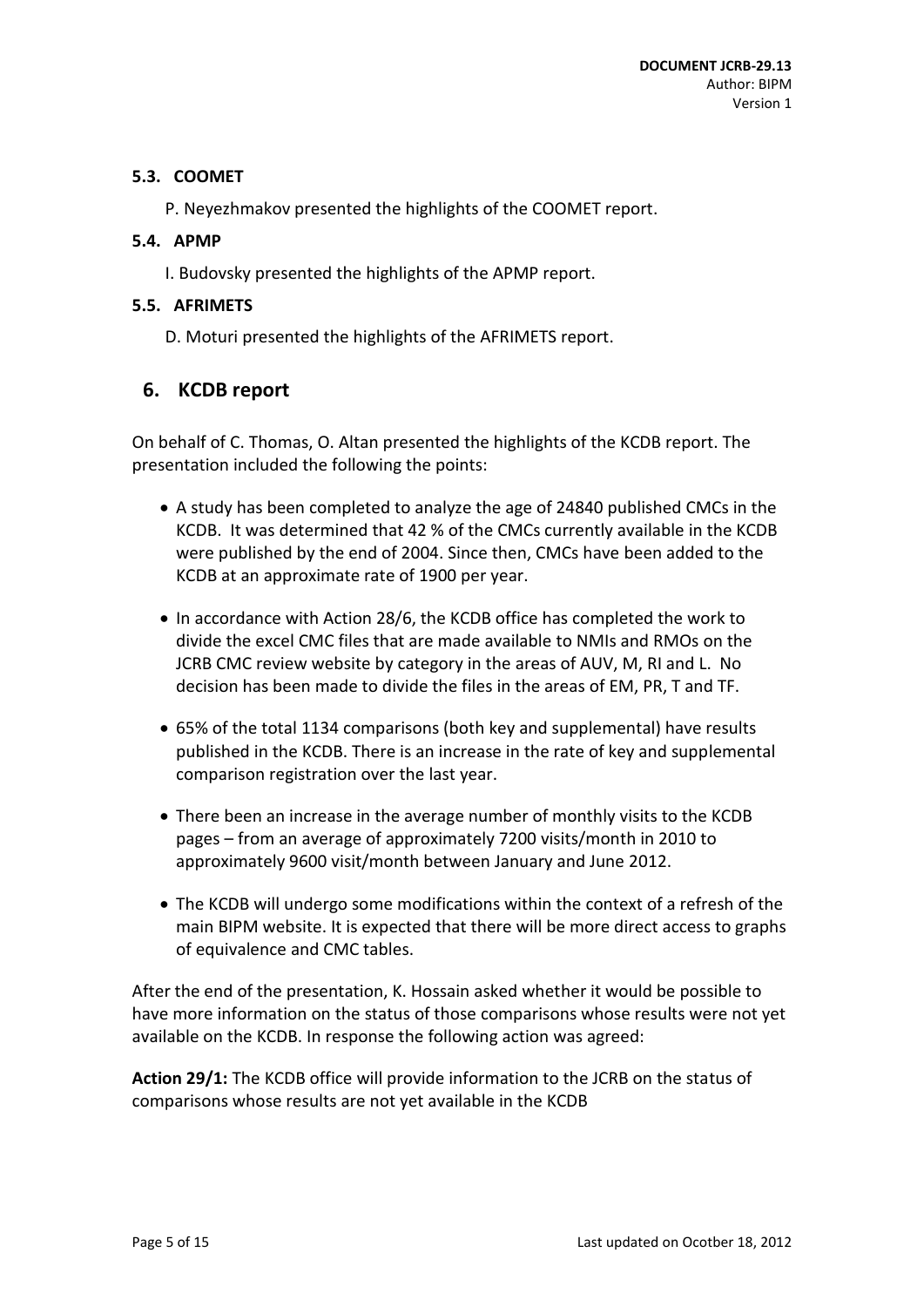# <span id="page-5-0"></span>**7. Status of CMCs submission and review / Issues from Consultative Committees**

O. Altan reported that there were no current issues to be brought before the meeting concerning CMC submissions and reviews.

The JCRB delegates were then informed of an issue referred to the JCRB by the CCL WGMRA. The issue concerned a specific case in which both an NMI and its RMO TC failed to respond to repeated communications from the CCL WGMRA informing them of a discrepancy between the results obtained by the NMI and the uncertainties it claimed in relevant published CMCs. The recommended procedure in document CIPM MRA-D-05 pertaining to such cases offered no guidance on what actions to take in the case that both the NMI and the RMO TC responsible for area in which the comparison took place were unresponsive to notices for corrective action to be taken. After discussion, the JCRB agreed to the following actions to address the problem:

**Action 29/2:** The JCRB chairman will inform the RMO Quality TC/WG and the RMO Chairperson of the issue raised by the CCL WGMRA related to inconsistencies between a NMIs comparison results and its published CMCs and request timely feedback on the matter.

**Action 29/3:** The JCRB executive secretary will change the procedure for monitoring the impact of comparisons detailed in document on CIPM MRA-D-05 to include a provision for addressing communications related to inconsistencies between comparison results and published CMCs to the Quality TC/WG of the RMO to which the NMI in question belongs. The JCRB chairman will present the changes to the CIPM for approval.

At its 28<sup>th</sup> meeting, the JCRB agreed on Action 28/2 for the BIPM to consider a new policy adopted by the CCPR WG-CMC to ensure that all CMCs linked to a key comparison in the PR area are supported by the most recent CIPM or RMO comparison. According to this policy, those NMIs that do not participate in repeats of key comparisons that were used to support their CMCs in the PR area would have their CMCs greyed out within 2 months of the publication of the final comparison report. The NMIs will then be expected to arrange and participate in a bilateral comparison within 5 years, the results of which, if consistent with values declared in the CMCs, will allow the greyed out CMCs to be re-instated. NMIs that do not take such action within the 5 year period will face having their CMCs deleted from KCDB.

O. Altan reported that the BIPM took the view that the CCPR's policy conformed to the terms of reference set by the CIPM for CC working groups on CMCs as listed in Document CIPM MRA-D-04, Section 8 and to responsibilities of CCs as detailed in T.8 of the Technical Supplement to the CIPM MRA. However, in the ensuing discussion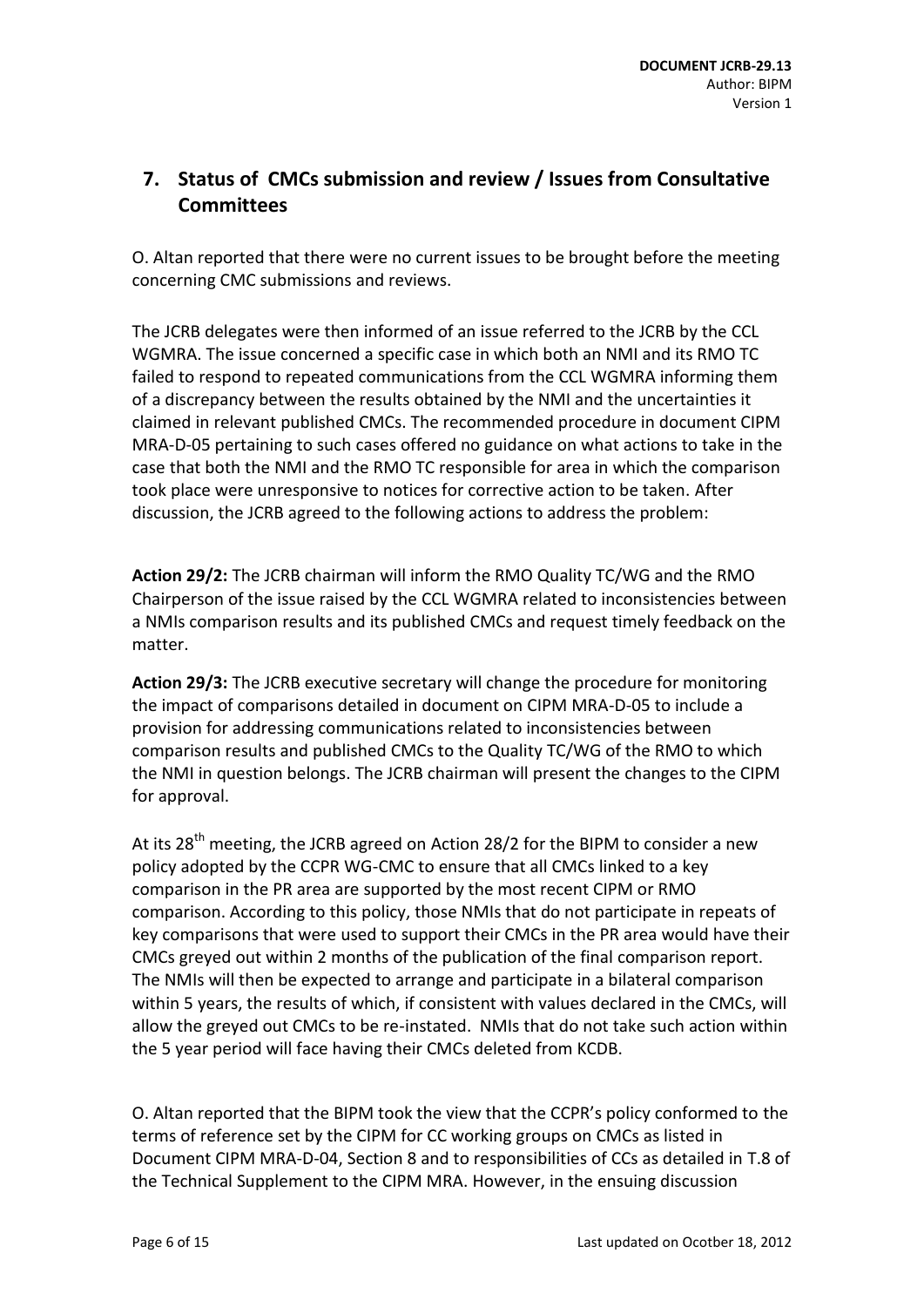among the delegations to the JCRB, the consensus view emerged that while the CCPR was justified in its concern that NMIs demonstrate their continued capability to perform measurements in line with their declared CMCs by participating in repeats of key comparisons, there was insufficient ground for them to enforce penalties that included the greying out of CMCs, which, according to current policy, is solely within the area of responsibility of the RMO TCs/WGs responsible for QMS approvals, which is the mechanism by which the continued vitality of published CMCs is ensured. At the end of the discussion, the JCRB agreed on the following resolution:

**Resolution 29/2:** The JCRB resolves that, whilst the expectation and routine practice is that NMIs will participate in repeats of relevant comparisons supporting CMCs organized by CC or RMOs, it is not within the remit of a CC to initiate the greying-out CMCs where an NMI has not participated.

It is the responsibility of the RMO TC for QMS review to establish the continued validity of all published CMCs covered by the quality system, taking into account all supporting technical evidence, including participation in comparisons. If the TC for QMS review is not satisfied that a particular CMC remains valid then it initiates the process of greying out the CMC in question.

# **8. Discussion of Action 28/5: Document on proposal to develop web platform for CMC reviews**

O. Altan made a brief presentation of the paper prepared by C. Thomas in accordance with Action 28/5. The paper explored the utility and feasibility of developing a webbased platform for entering new CMC declarations and facilitating their review, which would replace the current system of using Excel files during the process of drafting and reviewing new and modified CMC declarations.

The paper is structured to respond to main issues concerning the technical aspects of the CMC entry and review processes (mainly, the drawbacks of using Excel files) that were raised in EURAMET's position paper on CMC review processes that was presented at the  $28<sup>th</sup>$  meeting of the JCRB (Doc. 28/10) The paper suggests a number of interim measures to address the challenges of using Excel files, such as splitting the files covering entire areas into categories within areas to make their handling by reviewers more manageable, which has been implemented for Mass, Ionizing Radiation, Length, Acoustics, and Photometry & Radiometry. Another suggestion is make use of cloud computing facilities, Dropbox, for example, so that all reviewers share and work on a single Excel file, which would make the compilation of reviews and corrections to reviewed CMC entries easier.

The paper also details a wider variety of technical considerations that must be taken into account in the event that a web platform for CMC entry and reviews is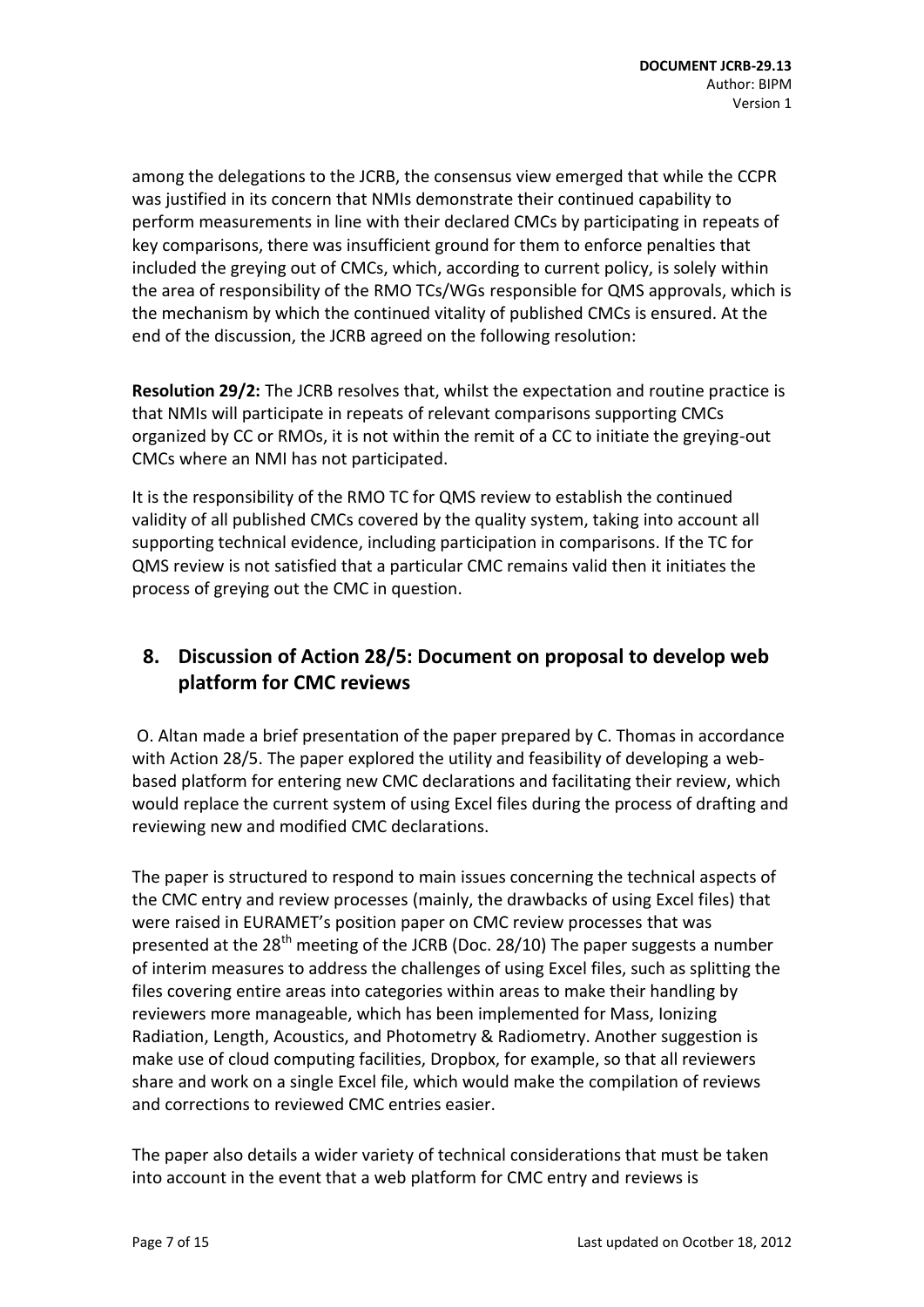implemented. In summary, the conclusion is that such an undertaking would require a significant amount financial resources and expertise for its design and implementation.

# <span id="page-7-0"></span>**9. Discussion on Status of ILAC P10 Document**

A**.** Henson reported on the latest developments concerning the ILAC P10 document. An agreement that had been reached concerning the non-hierarchical treatment of the evidence of traceability during accreditation reviews dissolved due to objections from a number of ILAC members. The current prevailing view is to lend preference to the establishment of traceability through either the CIPM MRA or the ILAC MRA and only utilize the third option of allowing the laboratory undergoing accreditation to provide other evidence of traceability when no other option exists.

A. Henson stressed that the text of the document had not been finalized after the latest developments and that the discussion on the subject would continue at the AIC meeting to take place in Rio de Janeiro on October 21-22. There is the possibility that the paper might be opened to comment once again.

After a discussion of the issue, centering on the utility of continuing NMI and BIPM input into P10 document drafting process, the JCRB agreed to the following action:

**Action 29/4:** A. Henson will attend at the AIC meeting to be held in Rio de Janeiro in October 2012 and continue to represent the JCRB views on relevant topics with ILAC.

### <span id="page-7-1"></span>**10. Discussion on the proposed CMC Review Best Practices Workshop**

O. Altan presented the latest version of the proposed Workshop on Best Practices in CMC Reviews.

In discussion, it emerged that JCRB had a consensus on scheduling the workshop before the 30<sup>th</sup> meeting of the JCRB so that its conclusions – in the form of recommendations – could be immediately discussed by the JCRB at its meeting.

There was also agreement on ensuring that the issues to be discussed at the workshop be defined before the meeting.

The possibility of including discussion of quality management system reviews by RMOs in the workshop was discussed however no consensus was reached on this matter and it was agreed to maintain the agenda as it was presented with the scope of the workshop being limited to a discussion of the review process for new and modified CMCs.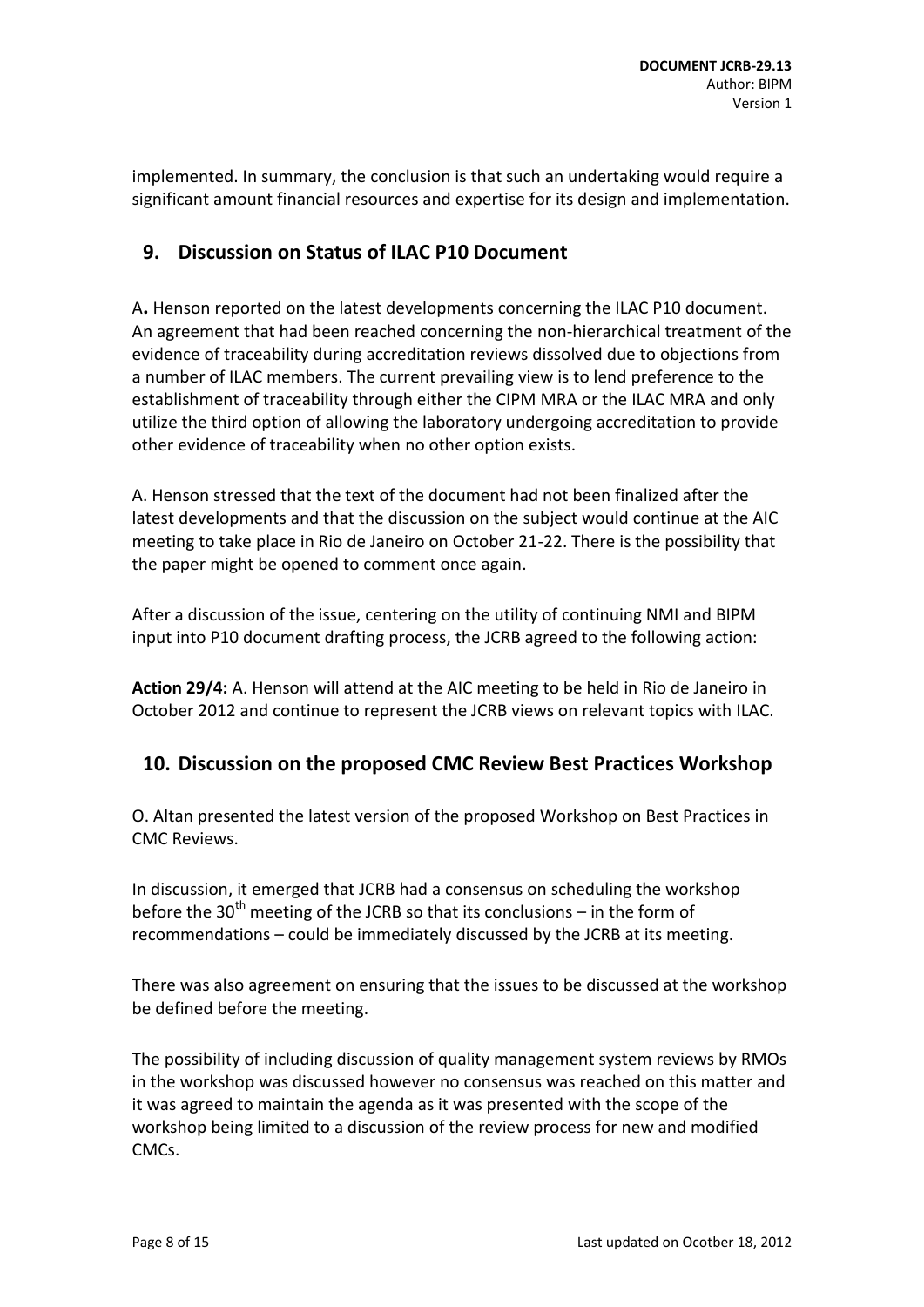In the end, the JCRB agreed to the following actions:

**Action 29/5:** The following will be incorporated into the agenda of the Workshop on Best Practices in CMC Reviews as objectives:

- To help reduce the resource and time required for the review of new and modified CMCs, whilst not compromising their integrity, and
- To improve communication and the sharing of knowledge between all involved within the processes of review of CMCs and necessary quality system review, by
	- · Learning how the (5) RMOs undertake their tasks
	- · Learning how the (9) CCs undertake their tasks
- To agree actions/recommendations to disseminate/adopt and implement the "best practices" / opportunities for further efficiencies identified."
- (If time permits), to extend the scope of the above with a session addressing "rereview"

**Action 29/6:** RMOs will provide papers on issues faced during the CMC workshop by the end of January 2013 to the JCRB Executive Secretary who will develop a summary document that will be circulated to participants by the end of February 2013.

# <span id="page-8-0"></span>**11. Presentation by GULFMET Delegation and Q & A Session**

After an introduction by A. Fakhroo, Vice-President of GULFMET, thanking the JCRB for inviting the GULFMET delegation to attend the  $29<sup>th</sup>$  meeting of the JCRB, O. Kanakrieh, Secretary of GULFMET, made a presentation on the recent progress and future roadmap of GULFMET.

In the question and answer session that followed, O. Kanakrieh and the other members of the GULFMET delegation responded to questions by clarifying the following issues concerning GULFMET: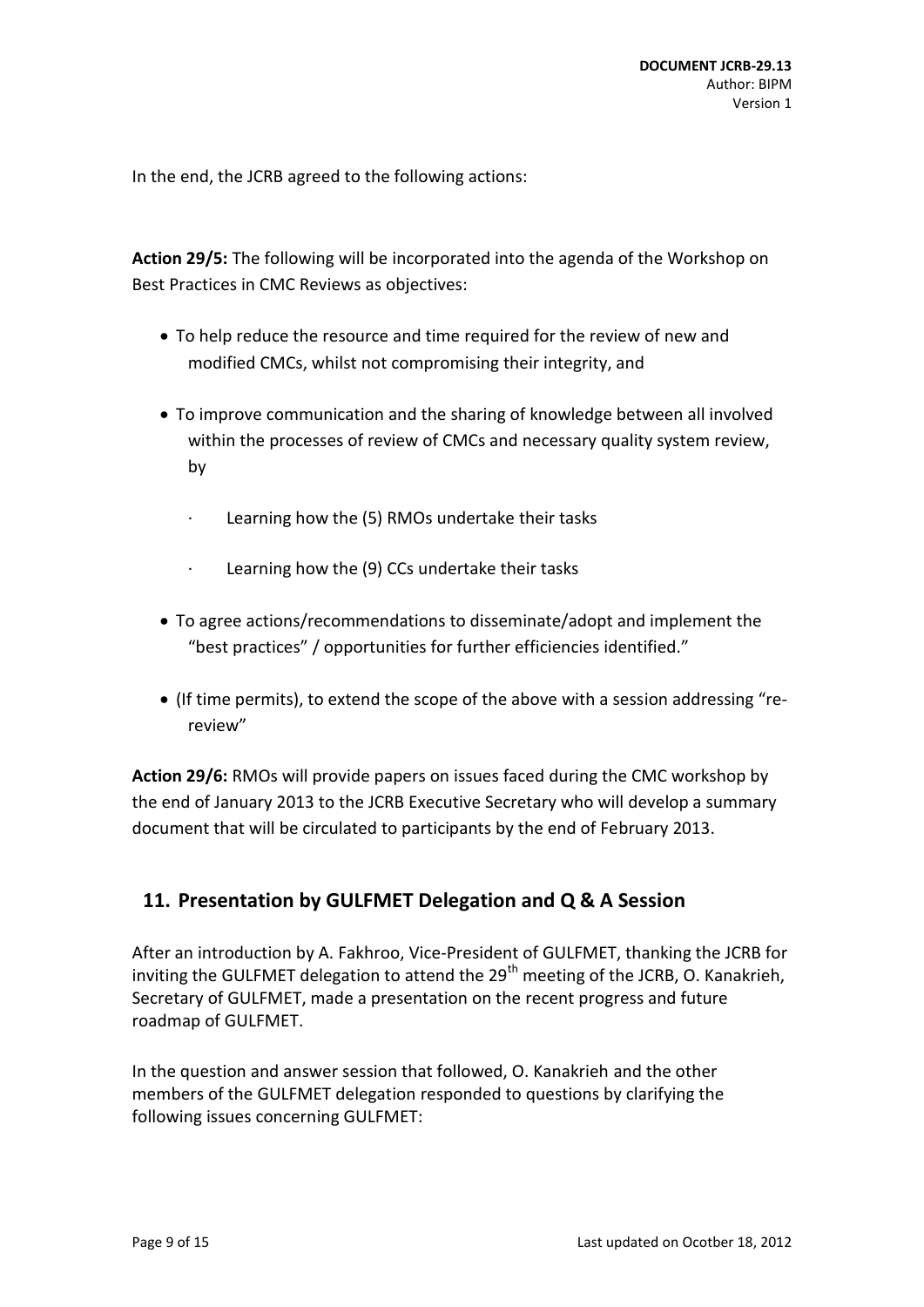- Although GULFMET plans to become administratively independent of the Gulf Cooperation Council (GCC) within 3 years, GULFMET may open up membership to non-GCC countries before this happens. A. Fakhroo stated that a letter could be sent to the JCRB confirming GULFMET's intention to expand its membership beyond GCC member countries.
- GULFMET is open to the possibility of visits by parties interested in evaluating the capabilities of its technical committees. The qualifications of those taking part in GULFMET technical committees can be provided upon request.
- GULFMET continues to concentrate on building up the capabilities of its member institutions and laboratories. A MoU signed recently with UME (Turkey) is expected to bolster this effort. GULFMET also has a standing MoU with KRISS (Rep. of Korea).
- The GULFMET website contains only partial information on the measurement capabilities of its member institutions. Full capabilities are greater than those that are listed.

### <span id="page-9-0"></span>**12. Discussion of GULFMET Presentation and Conclusions**

After the presentation by GULFMET and the subsequent question and answer session, the JCRB delegates held a closed session to discuss the GULFMET's presentation was followed by a discussion in which there was consensus among the RMO delegates that GULFMET has established the required structures and is ready to progress to the next phase; that is engaging with the NMI community in the other RMOs to build mutual confidence and trust and to gain experience in the operation of an RMO.

The JCRB welcomed the MoU signed by GULFMET with UME (Turkey) which will enable GULFMET to benefit from the experience of UME. Although one member of GULFMET has made initial contacts and submitted requests to attend the meetings of some CCs, GULFMETS is some way from fulfilling the criteria that requires that at least one of its members have the technical competence required to participate in the CC activities.

It was further noted that there is still only one Member State of the BIPM and one Associate State of the CGPM within GULFMET; although indications are that additional applications from GULFMET member states will be made in the near future.

Overall, the JCRB welcomed the significant progress GULFMET has made since the 28th meeting of the JCRB but acknowledged there is still some distance to cover towards meeting the criteria required for provisional JCRB membership. The JCRB encouraged GULFMET to intensify its engagement with established RMOs, through attendance at TC and Quality System review meetings, as a means towards gaining the experience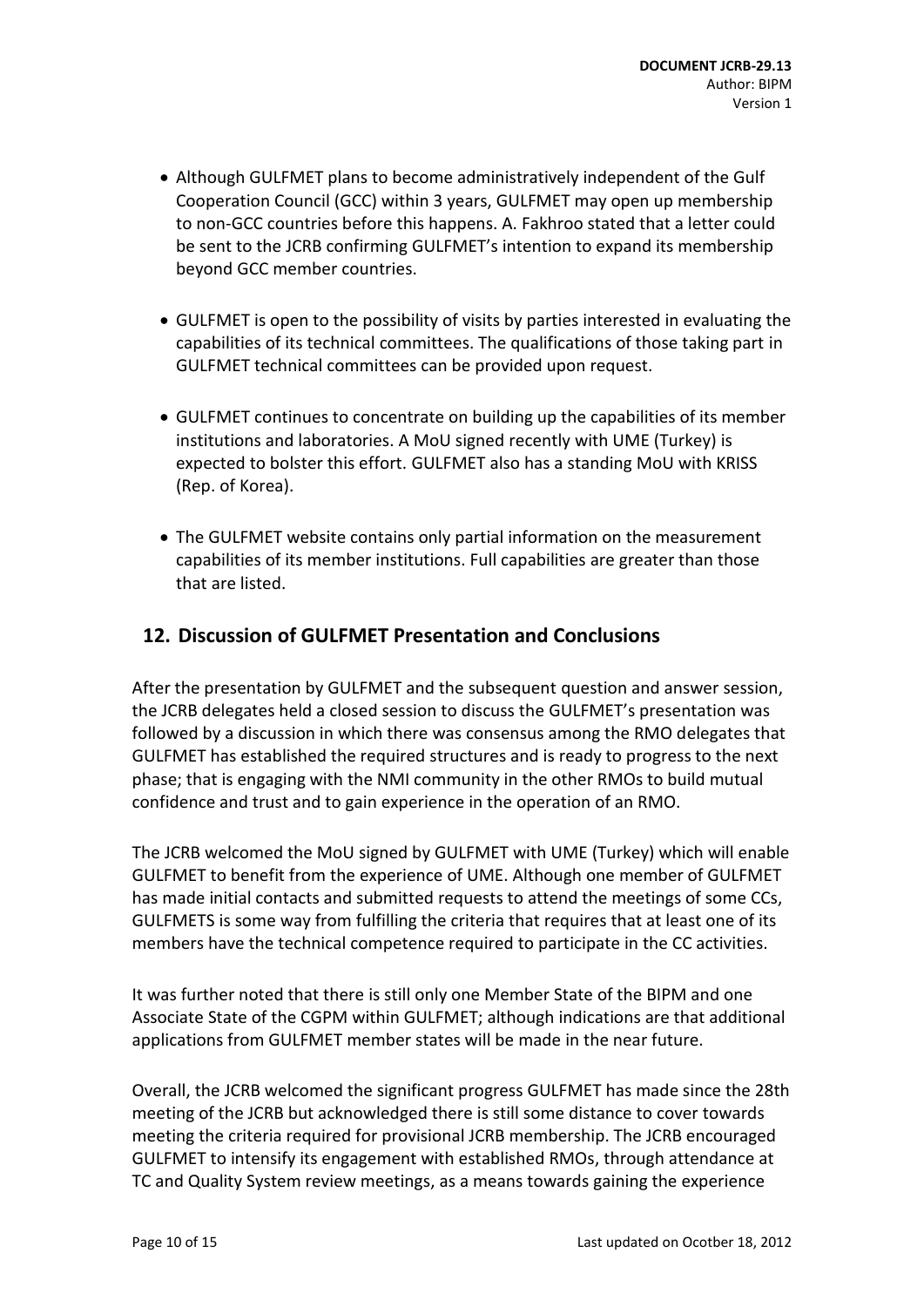necessary to operate as an RMO, and all present RMOs formally confirmed their willingness to welcome GULFMET representatives to their activities.

# <span id="page-10-0"></span>**13. Documents to be submitted to the CIPM for approval**

### **13.1. Changes to the CIPM MRA-G-01**

O. Altan presented proposed changes to the CIPM MRA-G-01 which consist of updating references within the document to other CIPM MRA documents. The JCRB approved the changes without discussion.

**Recommendation 29/1:** The JCRB recommends to the CIPM to approve changes to document CIPM MRA-G-01 that involve the updating of references to other CIPM MRA documents

### **13.2. Changes to the CIPM MRA-D-05**

Changes to CIPM MRA-D-05 consist of the modification agreed by the JCRB (Action 29/3) to the procedure on monitoring the impact of comparison results on CMCs that specified in Section 9 of the document.

**Recommendation 29/2:** The JCRB recommends to the CIPM to approve changes in Section 9 of the document CIPM MRA-D-05 amending the procedure to monitor the impact of comparisons.

# <span id="page-10-1"></span>**14. Any Other Business**

<span id="page-10-2"></span>There were no other issues discussed under this agenda item.

### **15. Next Meetings**

The JCRB agreed to the following:

**Resolution 29/3:** The 30<sup>th</sup> meeting of the JCRB will begin on the afternoon of March 19, continuing for a full day March 20, 2013, following the Workshop on Best Practices in CMC Reviews, which will be held on March 18 and the morning of March 19, 2013.

**Resolution 29/4:** The 31<sup>st</sup> meeting of the JCRB will be hosted by NIM (China) on September 18-19, 2013.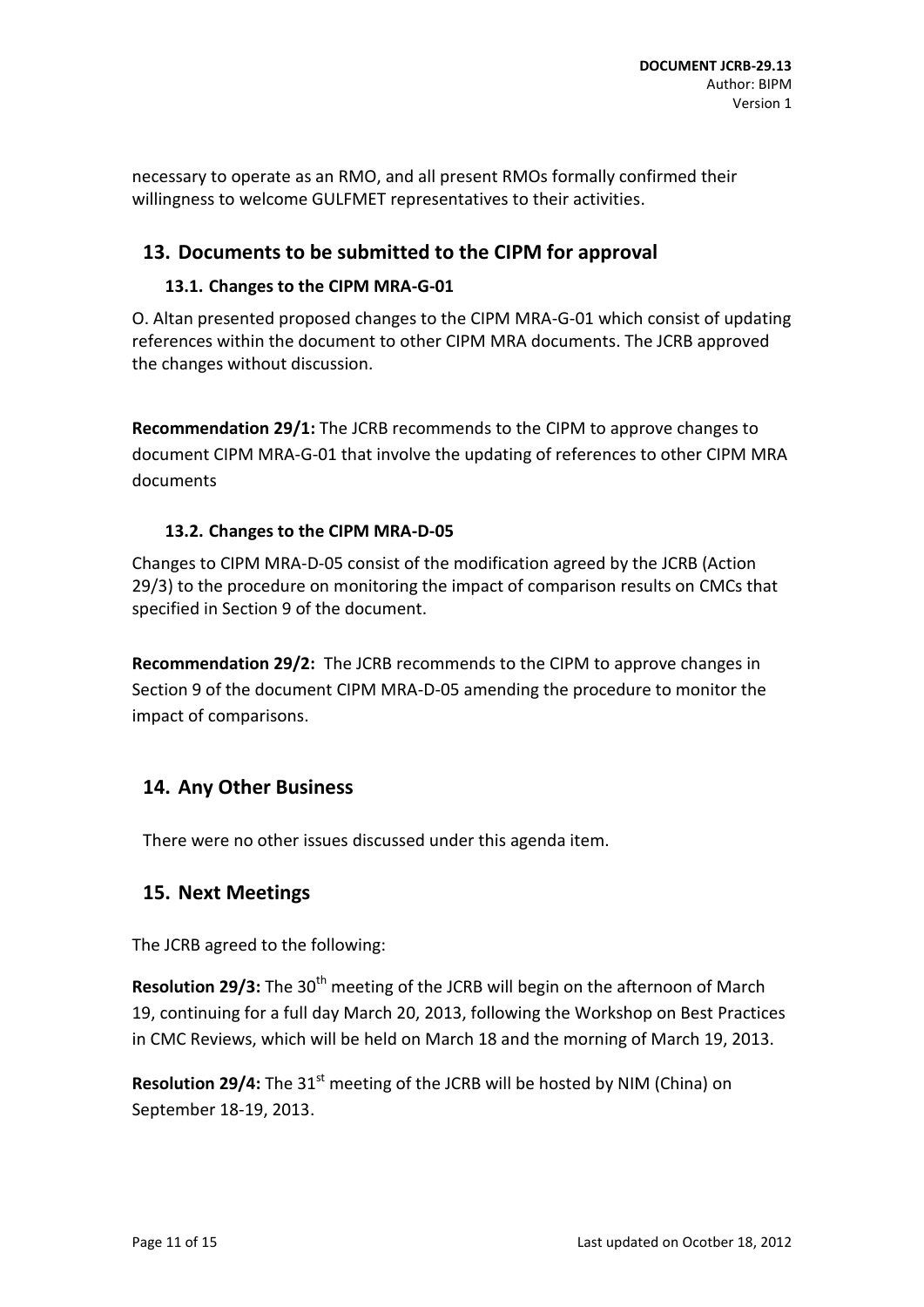# <span id="page-11-0"></span>**16. Meeting closure**

Before closing the meeting, JCRB delegates, noting the pending retirement of Michael Kühne, expressed their gratitude for his service to the JCRB since the beginning of his participation in 2003.

<span id="page-11-1"></span>With no other items on the agenda, the meeting was adjourned.

# **17. Actions**

**Action 29/1:** The KCDB office will provide information to the JCRB on the status of comparisons whose results are not yet available in the KCDB

**Action 29/2:** The JCRB chairman will inform the RMO Quality TC/WG and the RMO Chairperson of the issue raised by the CCL WGMRA related to inconsistencies between a NMIs comparison results and its published CMCs and request timely feedback on the matter.

**Action 29/3:** The JCRB executive secretary will change the procedure for monitoring the impact of comparisons detailed in document on CIPM MRA-D-05 to include a provision for addressing communications related to inconsistencies between comparison results and published CMCs to the Quality TC/WG of the RMO to which the NMI in question belongs. The JCRB chairman will present the changes to the CIPM for approval.

**Action 29/4:** A. Henson will attend at the AIC meeting to be held in Rio de Janeiro in October 2012 and continue to represent the JCRB views on relevant topics with ILAC.

**Action 29/5:** The following will be incorporated into the agenda of the Workshop on Best Practices in CMC Reviews as objectives:

To help reduce the resource and time required for the review of new and modified CMCs, whilst not compromising their integrity, and

To improve communication and the sharing of knowledge between all involved within the processes of review of CMCs and necessary quality system review, by

- Learning how the (5) RMOs undertake their tasks
- Learning how the (9) CCs undertake their tasks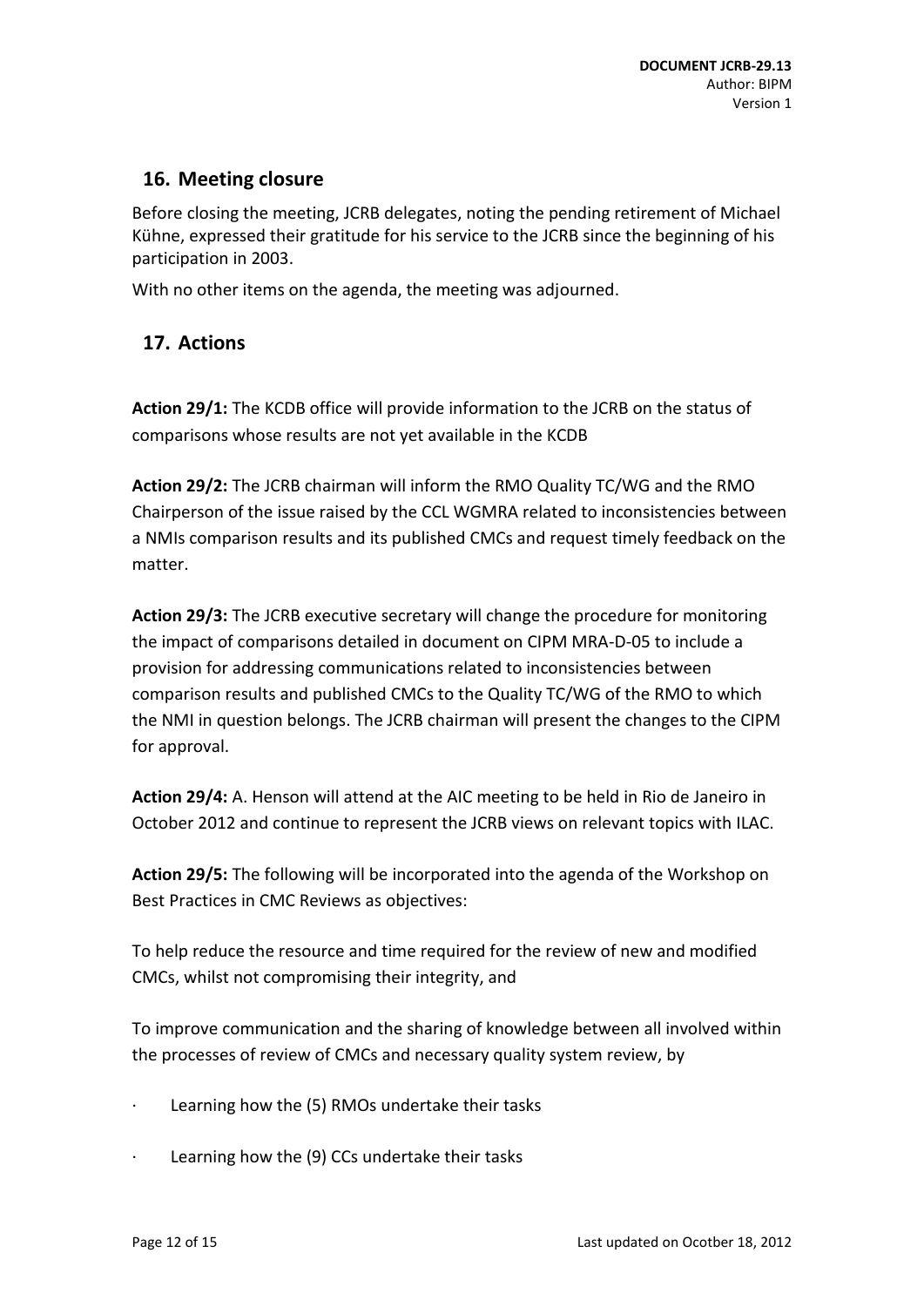To agree actions/recommendations to disseminate/adopt and implement the "best practices" / opportunities for further efficiencies identified."

(If time permits), to extend the scope of the above with a session addressing "rereview"

**Action 29/6:** RMOs will provide papers on issues faced during the CMC workshop by the end of January 2013 to the JCRB Executive Secretary who will develop a summary document that will be circulated to participants by the end of February 2013.

# <span id="page-12-0"></span>**18. Resolutions**

**Resolution 29/1:** The JCRB does not endorse the CCL's proposal to change the expression of uncertainty from a numerical value equation to a quantity value equation for CMCs published in the KCDB

**Resolution 29/2:** The JCRB resolves that, whilst the expectation and routine practice is that NMIs will participate in repeats of relevant comparisons supporting CMCs organized by CC or RMOs, it is not within the remit of a CC to initiate the greying-out CMCs where an NMI has not participated.

It is the responsibility of the RMO TC for QMS review to establish the continued validity of all published CMCs covered by the quality system, taking into account all supporting technical evidence, including participation in comparisons. If the TC for QMS review is not satisfied that a particular CMC remains valid then it initiates the process of greying out the CMC in question.

**Resolution 29/3:** The 30<sup>th</sup> meeting of the JCRB will begin on the afternoon of March 19, continuing for a full day March 20, 2013, following the Workshop on Best Practices in CMC Reviews, which will be held on March 18 and the morning of March 19, 2013.

**Resolution 29/4:** The 31<sup>st</sup> meeting of the JCRB will be hosted by NIM (China) on September 18-19, 2013

# <span id="page-12-1"></span>**19. Recommendations**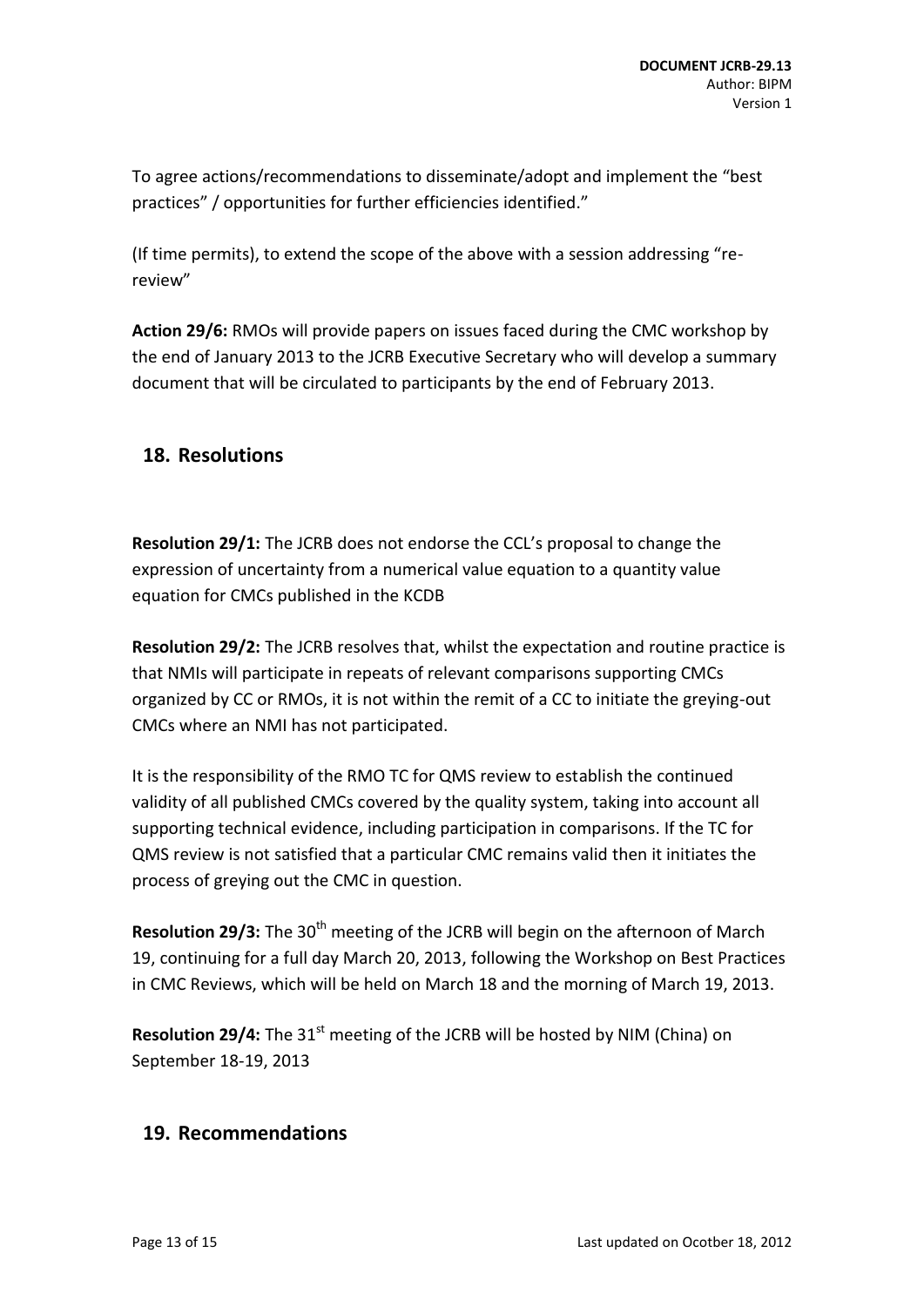**Recommendation 29/1:** The JCRB recommends to the CIPM to approve changes to document CIPM MRA-G-01 that involve the updating of references to other CIPM MRA documents.

**Recommendation 29/2:** The JCRB recommends to the CIPM to approve changes in Section 9 of the document CIPM MRA-D-05 amending the procedure to monitor the impact of comparisons.